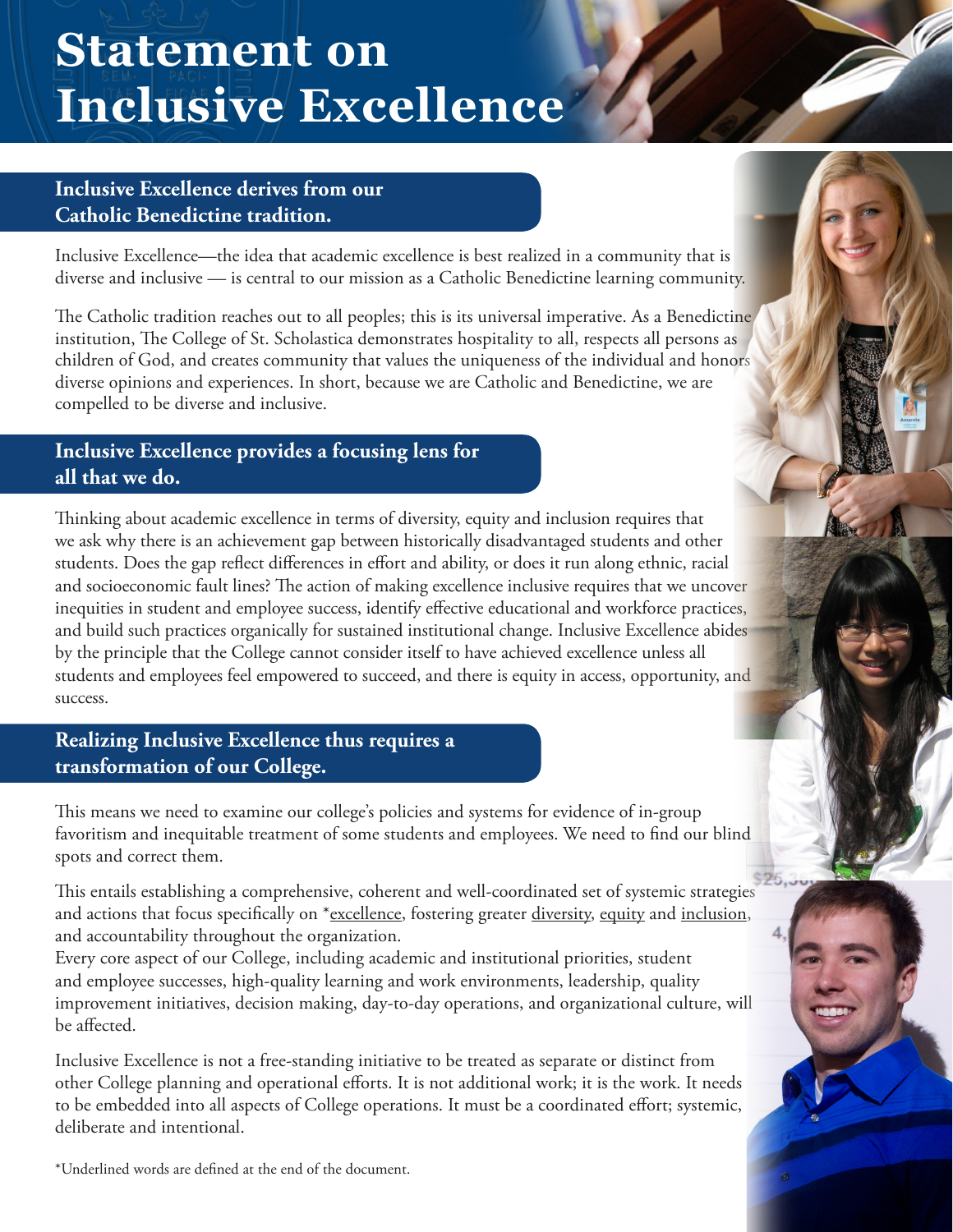# **Statement on Inclusive Excellence**

## **Inclusive Execellence 2025**

By 2025, it will be evident that Inclusive Excellence is a core value of the institution. We envision a community that goes beyond tolerance of difference to become one that is guided by the principles of equity, social justice, cultural fluency, and engaged citizenship. Here are some tangible markers of success:

#### **Access, Equity and Success**

- Policies and practices are developed and revised to allow equitable access, progress, success, safety, and recognition for all members of our community.
- Achievement of greater compositional diversity among students, faculty, staff and Board of Trustees.
- Policies, procedures, decisions and practices promote a sense of equity mindedness rather than deficit mindedness.
- Improved retention rates and upward mobility for faculty and staff who are members of underrepresented populations.
- Increased proportion of students of color in good academic standing.
- Increased proportion of students of color in good financial standing.
- Increased retention and graduation rates for all St. Scholastica students with a decrease in achievement gaps.

#### **Student Learning and Development**

- Measurable evidence of the commitment to systemically embed principles of Inclusive Excellence into all core academic activities.
- Demonstrated improvement in faculty cultural fluency as reflected in pedagogical practices that create a more inclusive classroom environment and effectively address issues related to diversity, equity and inclusion.
- Increased cultural fluency of students as assessed through established, measurable indicators tied to student learning outcomes.

#### **Campus Climate**

• Improved campus climate that provides a strong sense of belonging and community where all students, staff, and faculty feel valued and respected regardless of their background. They report feeling welcome and included across the St. Scholastica community.

### **Employee and Trustee Development**

- Increased participation by staff, faculty and trustees in professional development around topics of Inclusive Excellence.
- Increased cultural fluency of staff, faculty and students as assessed through established, measurable indicators tied to faculty and staff performance analysis and student learning outcomes.